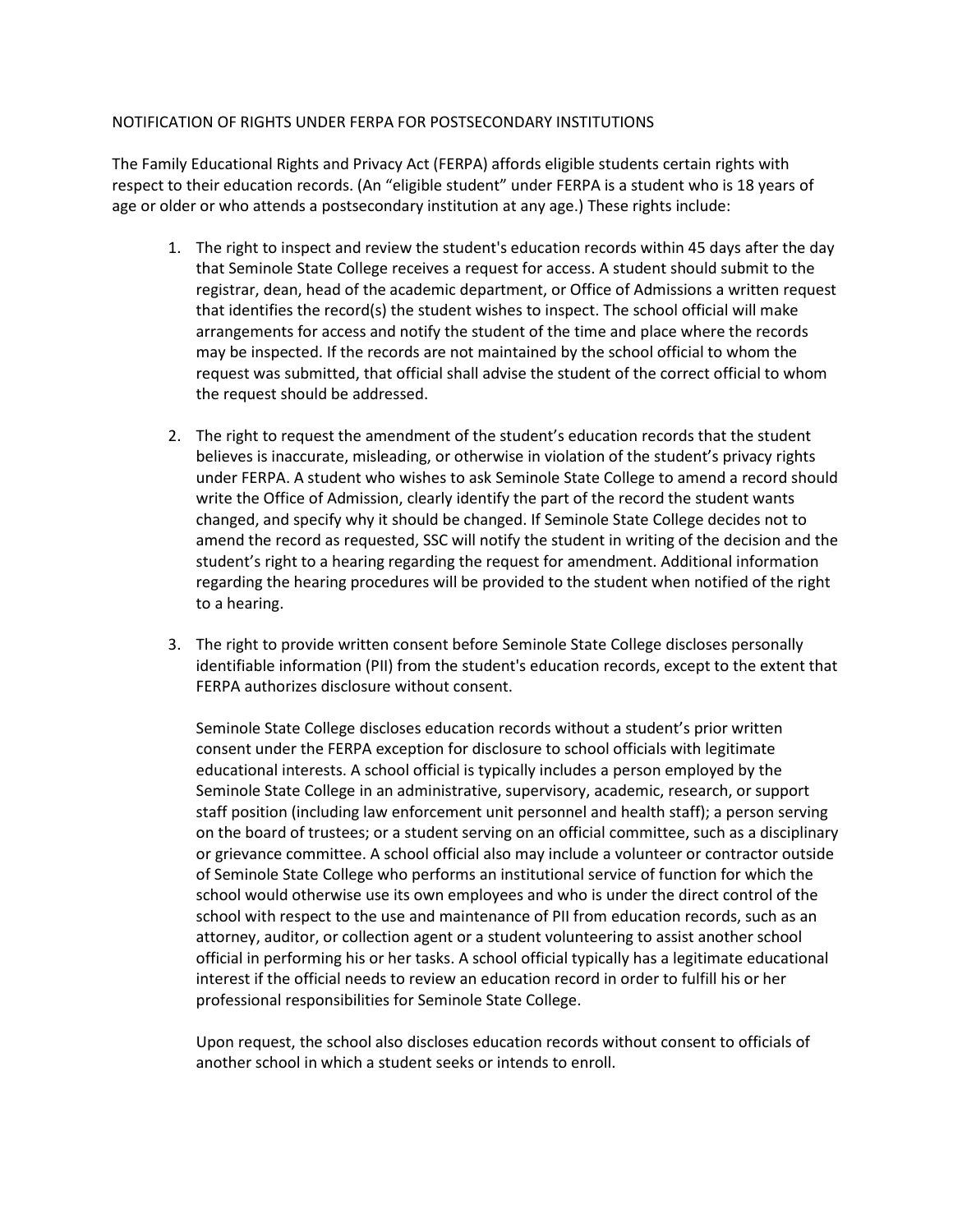4. The right to file a complaint with the U.S. Department of Education concerning alleged failures by Seminole State College to comply with the requirements of FERPA. The name and address of the office that administers FERPA is:

> Family Policy Compliance Office U.S. Department of Education 400 Maryland Avenue, SW Washington, DC 20202

See the list below of the disclosures that postsecondary institutions may make without consent.

FERPA permits the disclosure of PII from students' education records, without consent of the student, if the disclosure meets certain conditions found in § 99.31 of the FERPA regulations. Except for disclosures to school officials, disclosures related to some judicial orders or lawfully issued subpoenas, disclosures of directory information, and disclosures to the student, § 99.32 of FERPA regulations requires the institution to record the disclosure. Eligible students have a right to inspect and review the record of disclosures. A postsecondary institution may disclose PII from the education records without obtaining prior written consent of the student —

• To other school officials, including teachers, within Seminole State College whom the school has determined to have legitimate educational interests. This includes contractors, consultants, volunteers, or other parties to whom the school has outsourced institutional services or functions, provided that the conditions listed in § 99.31(a)(1)(i)(B)(1) - (a)(1)(i)(B)(3) are met. (§ 99.31(a)(1))

• To officials of another school where the student seeks or intends to enroll, or where the student is already enrolled if the disclosure is for purposes related to the student's enrollment or transfer, subject to the requirements of § 99.34. (§ 99.31(a)(2))

• To authorized representatives of the U. S. Comptroller General, the U.S. Attorney General, the U.S. Secretary of Education, or State and local educational authorities, such as a State postsecondary authority that is responsible for supervising the university's State-supported education programs. Disclosures under this provision may be made, subject to the requirements of §99.35, in connection with an audit or evaluation of Federal- or State supported education programs, or for the enforcement of or compliance with Federal legal requirements that relate to those programs. These entities may make further disclosures of PII to outside entities that are designated by them as their authorized representatives to conduct any audit, evaluation, or enforcement or compliance activity on their behalf. (§§ 99.31(a)(3) and 99.35)

• In connection with financial aid for which the student has applied or which the student has received, if the information is necessary to determine eligibility for the aid, determine the amount of the aid, determine the conditions of the aid, or enforce the terms and conditions of the aid. (§ 99.31(a)(4))